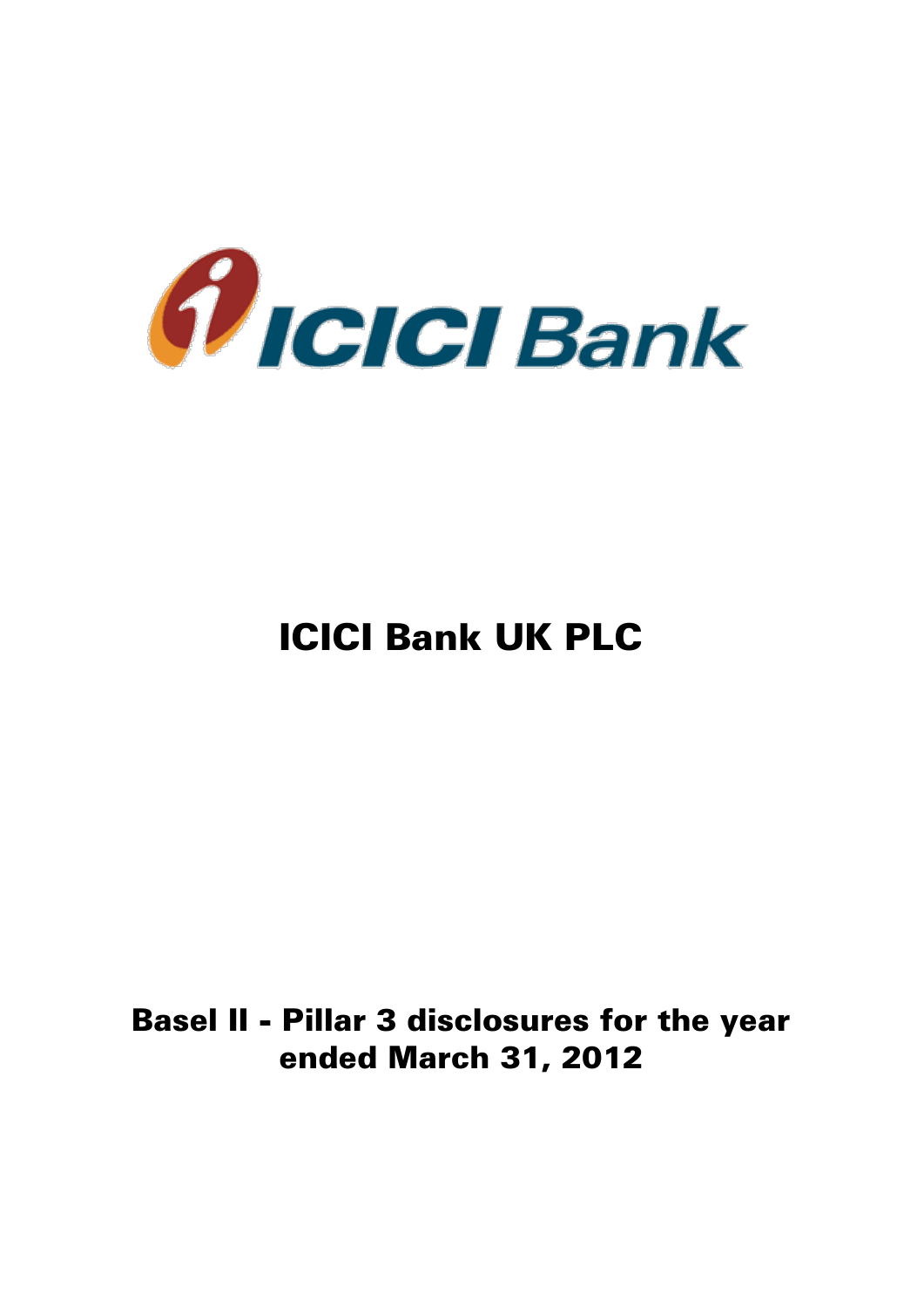

# 1. Overview

# **Background**

ICICI Bank UK PLC ("the Bank") is a UK bank regulated by the Financial Services Authority (FSA) and a wholly owned subsidiary of ICICI Bank Limited. ICICI Bank UK PLC has adopted from January 1, 2008 the guidelines issued under the Basel II regime. The Capital Requirements Directive (Basel II) sets out new disclosure requirements for banks operating under the Framework. This documents details the Pillar 3 disclosure requirements and is in addition to the consolidated Basel II – Pillar 3 Disclosures made by ICICI Bank Limited ("the Parent Bank").

#### Basis of disclosures

The disclosures have been prepared for ICICI Bank UK PLC.

#### Scope of application of Directive requirements

The Pillar 3 disclosures have been prepared for ICICI Bank UK PLC in accordance with the rules laid out in the FSA handbook BIPRU Chapter 11. These disclosures should be read in conjunction with those made by the Parent Bank as part of their Basel II – Pillar 3 Disclosures (Consolidated).

#### **Frequency**

This report will be made on an annual basis. The disclosures will be as at the Accounting Reference Date (ARD), i.e. as at March 31, and will be published along with the publication of the Annual Report & Accounts.

#### Media and Location

The report will be published on the ICICI Bank UK PLC corporate website as part of the Annual Report (http://www.icicibank.co.uk/personal/basel\_disclosures.html). The Parent Bank's consolidated disclosures for FY2012 are available at http://www.icicibank.com/aboutus/investdisclosure.html.

#### **Verification**

The Pillar 3 disclosures have been prepared purely for explaining the basis on which the Bank has prepared and disclosed certain capital requirements and information about the management of certain risks and for no other purpose. They do not constitute any form of financial statement and must not be relied upon in making any judgement on the Bank.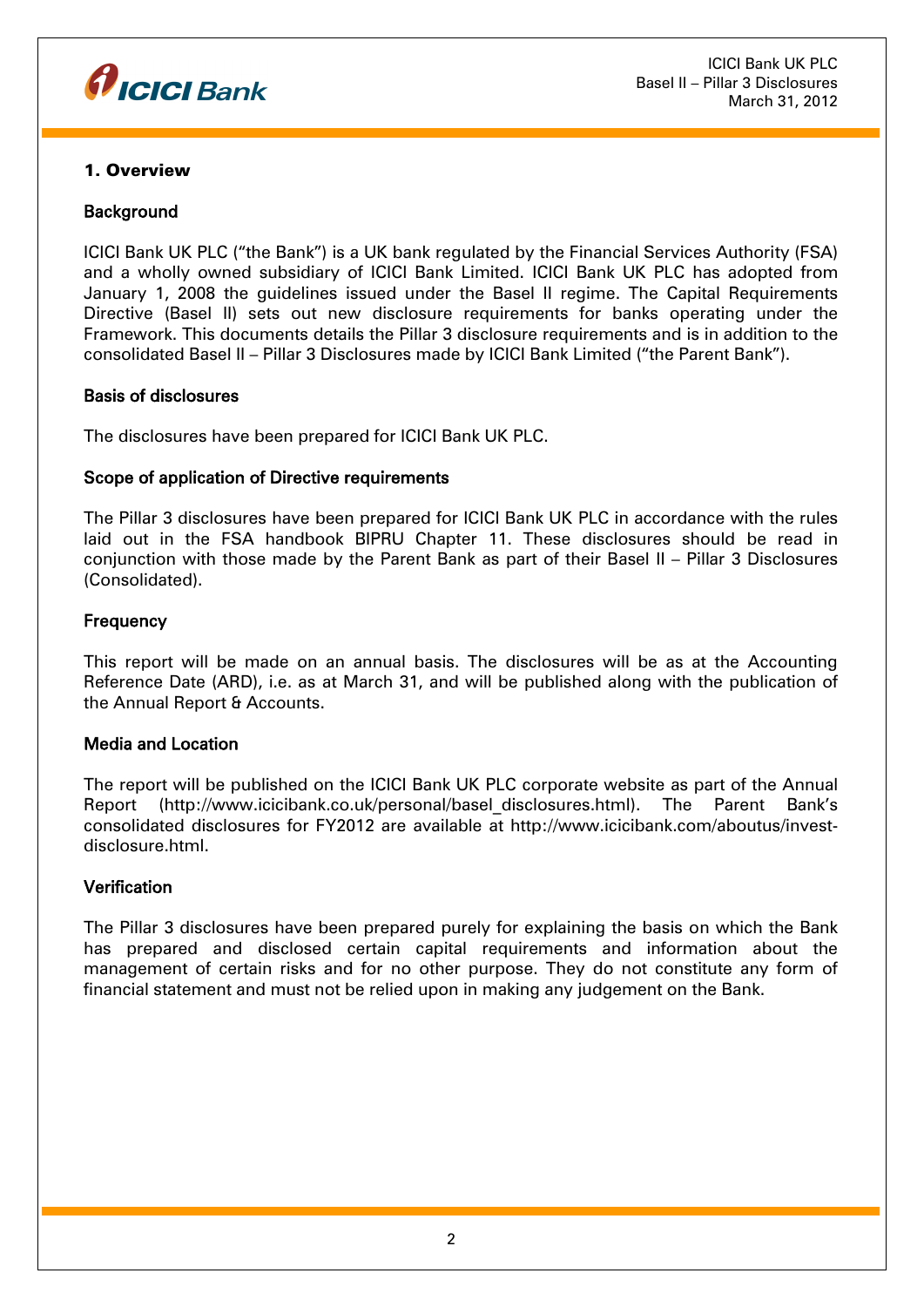

# 2. Capital adequacy

The Bank determines its Pillar 1 regulatory capital requirement based on the following approaches:

- Credit risk standardized approach
- Operational risk basic indicator approach
- Market risk standardized approach adopting the following methodologies:
	- Interest rate risk Maturity Ladder approach
	- Foreign exchange risk Standardized approach
	- Options risk Standardized approach

The Bank plans to always maintain capital over and above the minimum required in order to meet its projected growth.

The Bank estimates the capital requirements in line with the regulatory guidelines issued by FSA. Capital is provided for the purposes of unforeseen and unexpected events based on the risk assessment for each of the underlying asset classes in the Bank's portfolio. Further, in line with industry practice, the Bank acknowledges that capital is not the only mitigating factor for all unforeseen events and contingencies therefore appropriate risk management and governance practices are in place to actively monitor the risks the Bank is exposed to in the course of executing its business. Further, the Bank in line with the regulatory requirements of FSA and the Parent Bank's regulator RBI has instituted an Internal Capital Adequacy Assessment Process (ICAAP) which is used to estimate the capital requirements in line with the risk appetite of the Bank. The ICAAP is approved by the Board Risk Committee (BRC) of the Bank.

The amount and composition of the Bank's capital requirement is determined by assessing the minimum capital requirement under Pillar 1 based upon the Capital Requirements Directive (CRD), the impact of stress and scenario tests, the Bank's Individual Capital Guidance and the capital requirement that is consistent with the Bank's target external rating.

|                                                | <b>USD</b> million                        |
|------------------------------------------------|-------------------------------------------|
| <b>Standardised approach - asset classes</b>   | <b>Pillar 1 Capital requirement as at</b> |
|                                                | <b>March 31, 2012</b>                     |
| Central government or central banks            | 0.00                                      |
| Institutions                                   | 19.01                                     |
| Corporate                                      | 175.30                                    |
| Retail                                         | 0.07                                      |
| <b>Securitised investments</b>                 | 15.06                                     |
| Short term claims on institutions or corporate | 36.39                                     |
| <b>CIU</b>                                     | 1.48                                      |
| Other items                                    | 13.01                                     |
| <b>Total</b>                                   | 260.31                                    |

The following table shows the Bank's Pillar 1 capital requirement by each of the standardised credit risk exposure classes: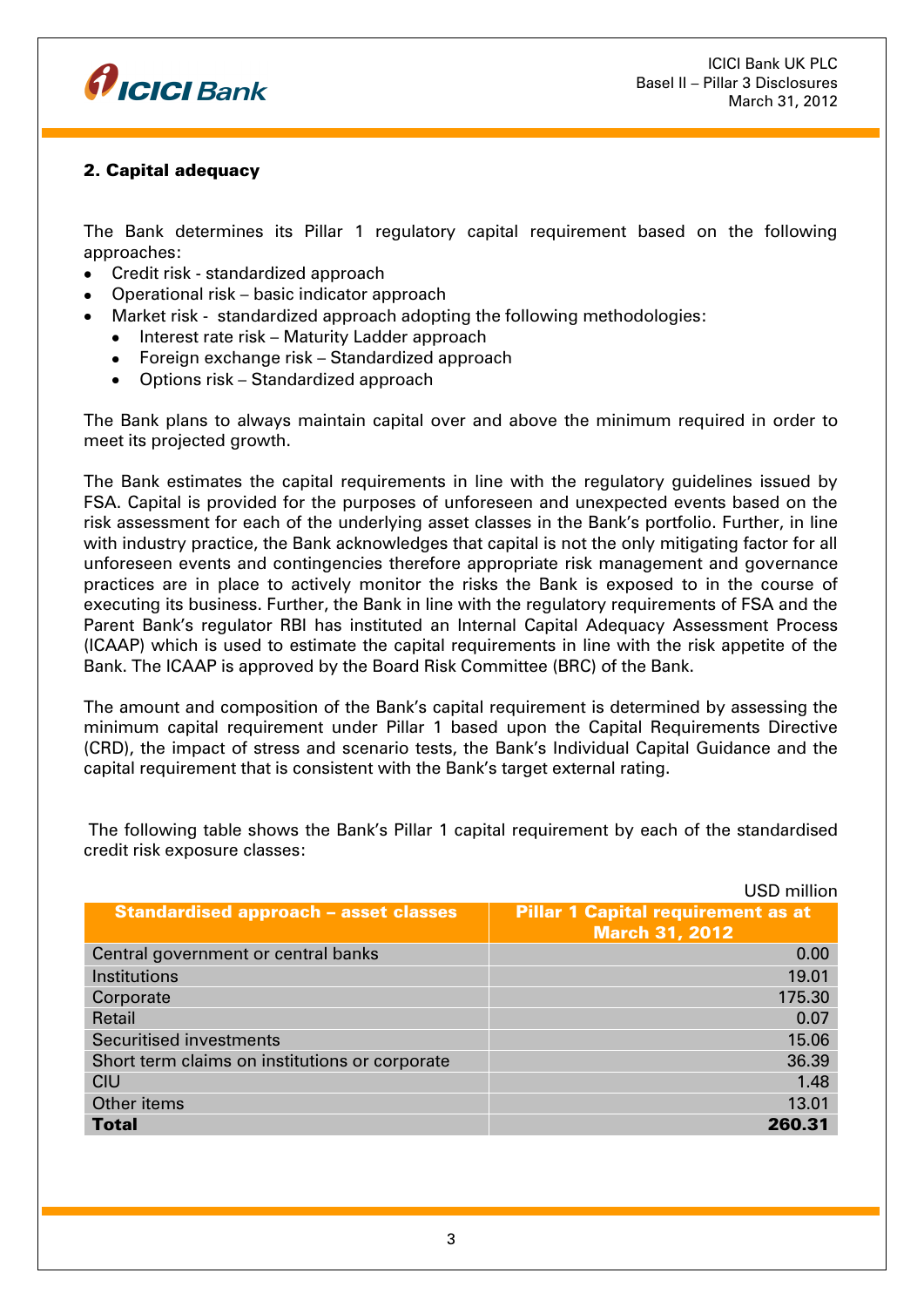

# 3. Counterparty credit risk

Counterparty credit risk (CCR) in the context of this disclosure is the risk that the counterparty to a derivative transaction posted to either the Banking Book or Trading Book could default before the final settlement of the transaction's cash flows.

The Bank measures exposure value on counterparty credit exposures under the CCR mark to market method. This exposure value is derived by adding the gross positive fair value of the contract (replacement cost) to the contracts potential credit exposure, which is derived by applying a multiple based on the contracts residual maturity to the notional value of the contract.

As at March 31, 2012, the notional principal values of the derivative instruments along with the gross positive and gross negative fair value were:

|                         |                    |                  |                   | USD million       |
|-------------------------|--------------------|------------------|-------------------|-------------------|
| <b>Instrument</b>       | <b>Non-Trading</b> |                  | <b>Trading</b>    |                   |
|                         | <b>Notional</b>    | <b>Notional</b>  | <b>Gross</b>      | <b>Gross</b>      |
|                         | <b>Principal</b>   | <b>Principal</b> | <b>Positive</b>   | <b>Negative</b>   |
|                         |                    |                  | <b>Fair value</b> | <b>Fair value</b> |
| Exchange rate contracts | 544,374            | 1,277,892        | 42,156            | 20,773            |
| Interest rate contracts | 471,416            | 2,372,208        | 58,679            | 49,382            |

The following table details the counterparty credit risk exposure calculation:

|                                           | USD million  |
|-------------------------------------------|--------------|
|                                           | <b>Value</b> |
| Gross positive fair value of contracts    | 115.53       |
| Potential credit exposure                 | 52.26        |
| <b>Counterparty credit risk exposures</b> | 167.79       |

# 4. Credit risk and dilution risk

#### Loan impairment provisions

The Group regularly reviews its loan portfolios to assess for impairment. Impairment provisions are established to recognise incurred impairment losses in loan portfolios carried at amortised cost. In determining whether an impairment has occurred at the balance sheet date, the Bank considers whether there is any observable data indicating that there has been a measurable decrease in the estimated future cash flows or their timings; such observable data includes whether there has been an adverse change in the payment status of borrowers or changes in economic conditions that correlate with defaults on loan repayment obligations.

Collectively assessed impairment allowances cover credit losses inherent in portfolios with similar economic characteristics when there is objective evidence to suggest that they contain impaired claims, but the individual impaired items cannot yet be identified. In assessing the need for collective loss allowances, management considers factors such as credit quality, portfolio size, concentrations, and economic factors.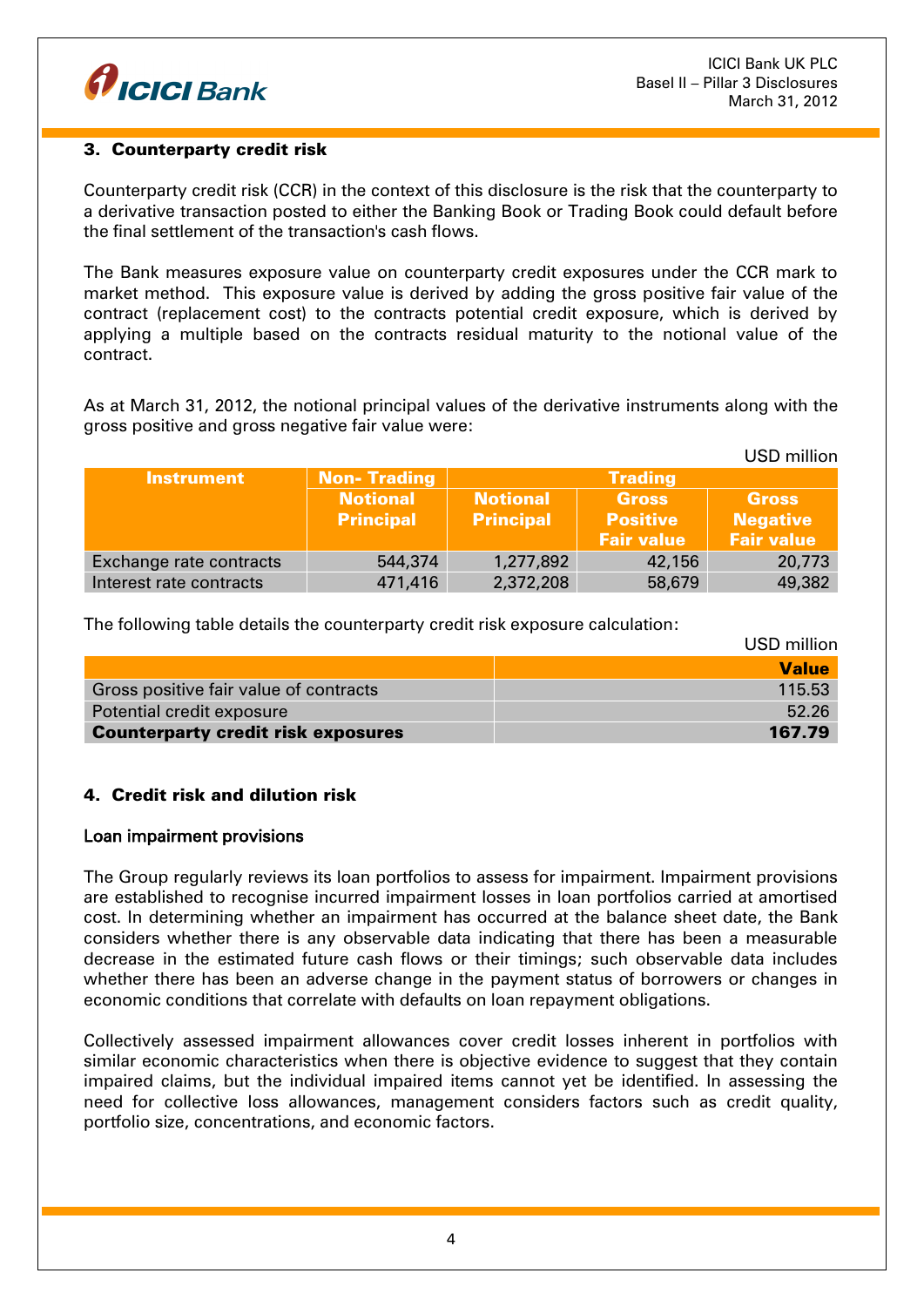

The following tables show amounts of the impaired and past due loans for the Bank as at March 31, 2012. USD million

| <b>Loans and Advances</b> | <b>Specific</b><br>impairment<br>allowance | <b>Collective</b><br><b>impairment</b><br>allowance | <b>Total</b> |
|---------------------------|--------------------------------------------|-----------------------------------------------------|--------------|
| <b>Opening Balance</b>    | 36.91                                      | 23.10                                               | 60.01        |
| Write-offs                | (7.94)                                     |                                                     | (7.94)       |
| Recovery                  | (2.75)                                     |                                                     | (2.75)       |
| Charge to P&L account     | 5.03                                       | (6.75)                                              | (1.72)       |
| <b>Closing balance</b>    | 31.25                                      | 16.35                                               | 47.59        |

#### USD million

| <b>Loans and Advances</b> | <b>Specific impairment allowance</b> |
|---------------------------|--------------------------------------|
| Europe and North America  | 20.07                                |
| India                     | 0.00                                 |
| Rest of the world         | 11.18                                |
| <b>Closing balance</b>    | 31.25                                |

#### USD million

| <b>AFS Securities</b>        | <b>Specific impairment allowance</b> |
|------------------------------|--------------------------------------|
| <b>Opening Balance</b>       | 14.91                                |
| New charges                  | 8.12                                 |
| <b>Write-offs/ Reversals</b> | (1.03)                               |
| <b>Closing balance</b>       | 21.99                                |

#### USD million

| <b>AFS Securities</b>           | <b>Specific impairment allowance</b> |
|---------------------------------|--------------------------------------|
| <b>Europe and North America</b> | 0.00                                 |
| India                           | 21.99                                |
| Rest of the world               | 0.00                                 |
| <b>Closing balance</b>          | 21.99                                |

# Valuation of financial instruments

The Bank values its investments at fair market value. The best evidence of fair value is a quoted price in an actively traded market. If the market for a financial instrument is not active, a valuation technique is used. The majority of valuation techniques employ only observable market data, and so the reliability of the fair value measurement is high. However, certain financial instruments are valued on the basis of valuation techniques that feature one or more significant inputs that are not market observable. Valuation techniques that rely to a greater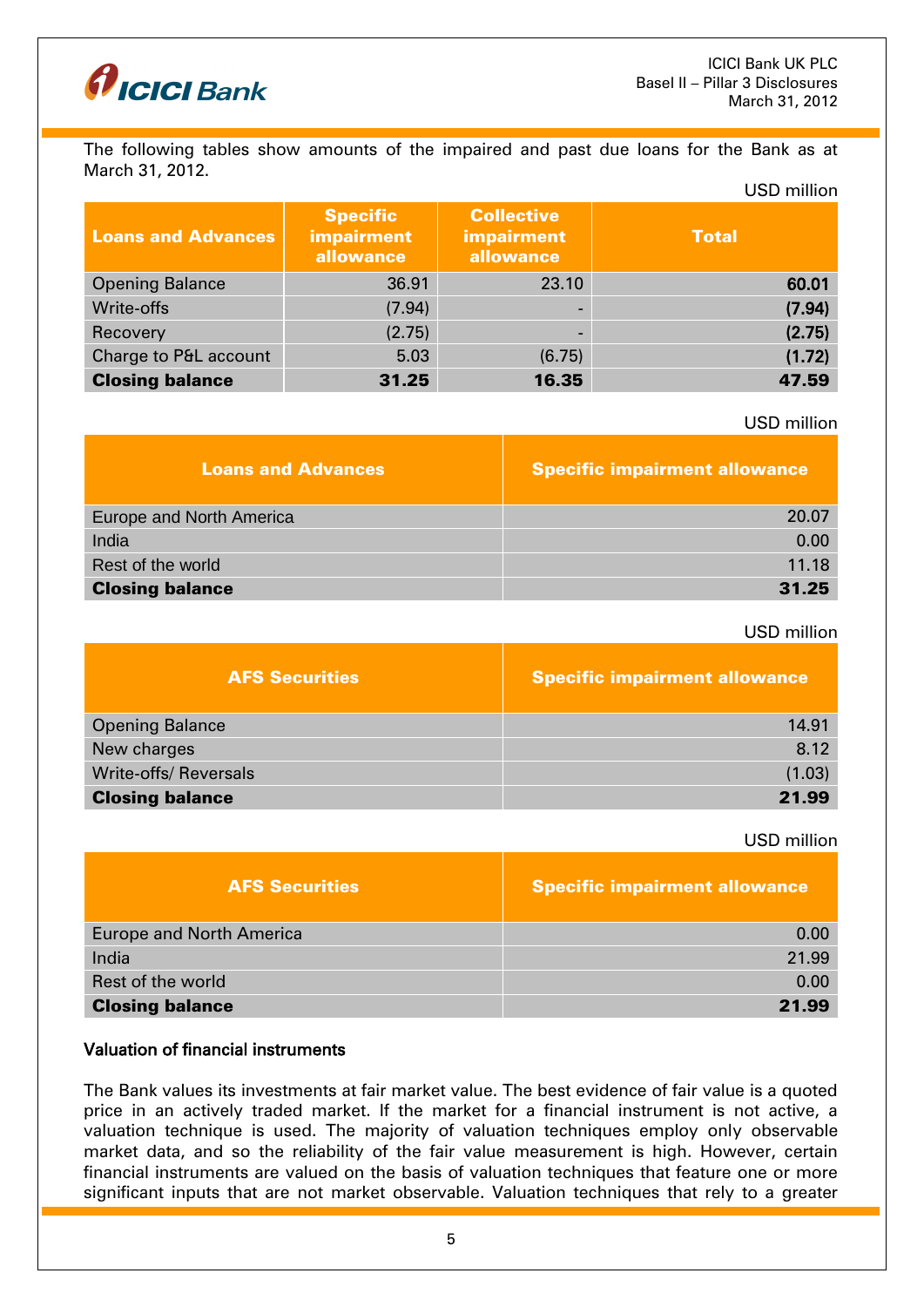

extent on non-observable inputs require a higher level of management judgement to calculate a fair value than those based wholly on observable inputs.

Valuation techniques used to calculate fair values include comparisons with similar financial instruments for which market observable prices exist. When valuing instruments by reference to comparable instruments, management takes into account the maturity, structure and rating of the instrument with which the position held is being compared.

#### Analysis of credit risk exposures

The following tables detail the Bank's regulatory credit risk exposures as on March 31, 2012.

(i) Analysis of exposure by asset class

USD million Asset class Risk exposure as at March 31, 2012 Central government or central banks **1996** and the central contract of the central of the central of the central banks and the central of the central of the central of the central of the central of the central of the centr Institutions 471.00 Corporate 2,599.80 Retail 0.82 Securitised investments 275.36 Short term claims on institutions or corporates 846.36 CIU anno 18.50 °C i control de la control de la control de la control de la control de la control de la contro Other items 163.50 Total 5,152.37

(ii) Geographic distribution of exposures (based on country of residence or domicile) by significant asset class

|                                 | USD million           |
|---------------------------------|-----------------------|
| <b>Exposure to corporate in</b> | <b>Exposure value</b> |
|                                 |                       |
| <b>Europe and North America</b> | 2,196.90              |
| India                           | 543.35                |
| Rest of the world               | 427.67                |
| <b>Total</b>                    | 3,167.92              |
|                                 |                       |

|                                    | USD million           |
|------------------------------------|-----------------------|
| <b>Exposure to institutions in</b> | <b>Exposure value</b> |
| Europe and North America           | 238.02                |
| India                              | 361.84                |
| Rest of the world                  | 149.38                |
| <b>Total</b>                       | 749.24                |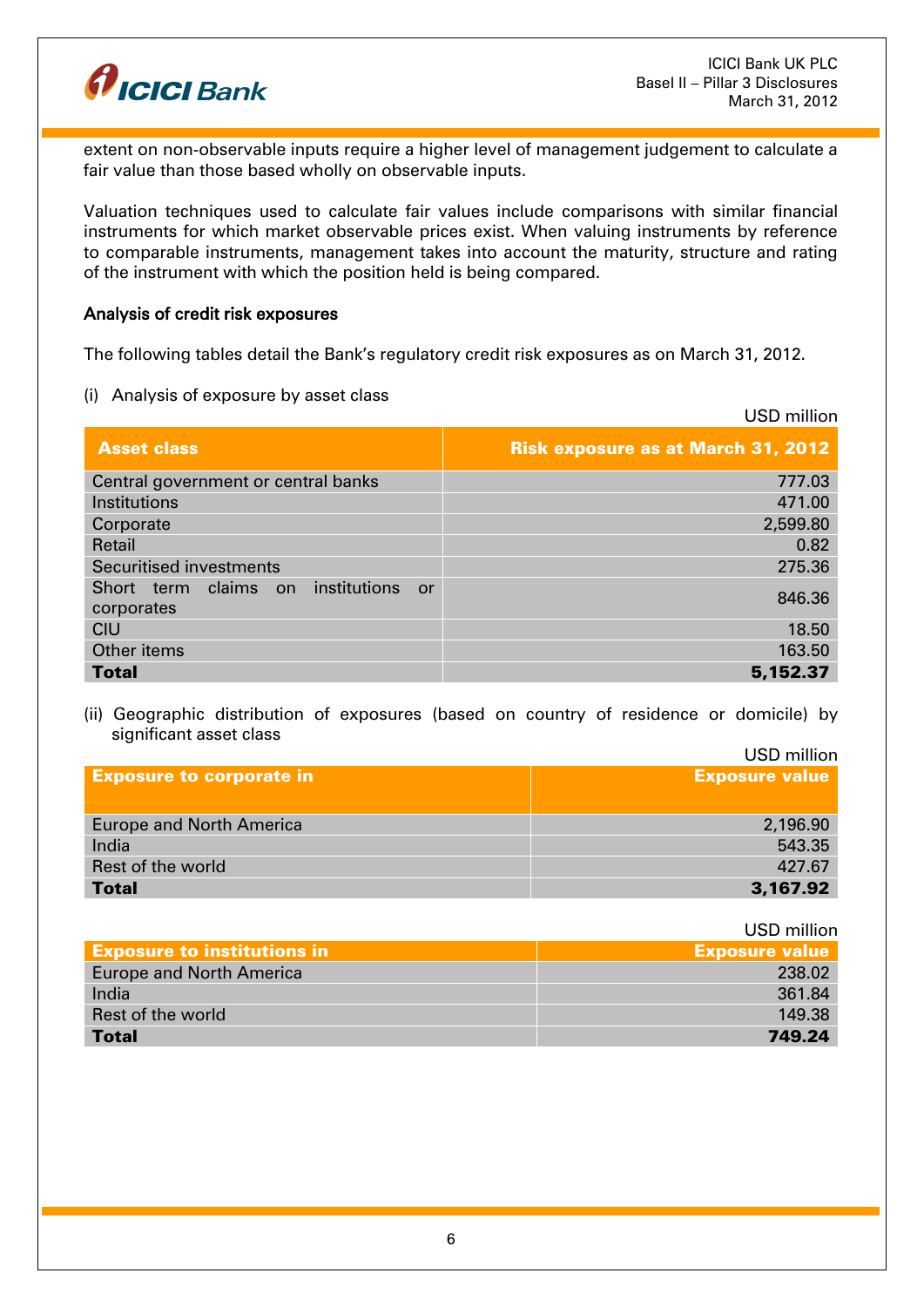

USD million

| <b>Exposure to securitised investments in</b> | <b>Exposure value</b> |
|-----------------------------------------------|-----------------------|
| <b>Europe and North America</b>               | 275.36                |
| India                                         |                       |
| Rest of the world                             |                       |
| <b>Total</b>                                  | 275.36                |

(iii) Residual maturity breakdown of exposures by significant asset class

|                                               | USD million           |
|-----------------------------------------------|-----------------------|
| <b>Exposure to corporate with maturity of</b> | <b>Exposure value</b> |
| Over 5 years                                  | 231.81                |
| 5 years or less but over 1 year               | 1,386.75              |
| 1 year or less but over 3 months              | 847.75                |
| 3 months or less                              | 701.61                |
| <b>Total</b>                                  | 3,167.92              |

USD million

|                                                  | ------------          |
|--------------------------------------------------|-----------------------|
| <b>Exposure to institutions with maturity of</b> | <b>Exposure value</b> |
| Over 5 years                                     | 28.85                 |
| 5 years or less but over 1 year                  | 335.82                |
| 1 year or less but over 3 months                 | 101.45                |
| 3 months or less                                 | 283.13                |
| <b>Total</b>                                     | 749.24                |

USD million

|                                                                | -----------           |
|----------------------------------------------------------------|-----------------------|
| <b>Exposure to securitised investments with</b><br>maturity of | <b>Exposure value</b> |
| Over 5 years                                                   | 255.48                |
| 5 years or less but over 1 year                                | 19.88                 |
| 1 year or less but over 3 months                               |                       |
| 3 months or less                                               |                       |
| <b>Total</b>                                                   | 275.36                |

# 5. Credit risk: Standardised approach

The Bank uses external credit assessments provided by Moody's, Standard & Poor's and Fitch. These are all recognised by the FSA as eligible external credit assessment institutions (ECAI) for the purpose of calculating credit risk requirements under the standardised approach.

The following table details the ECAIs used for the standardised credit risk exposure classes.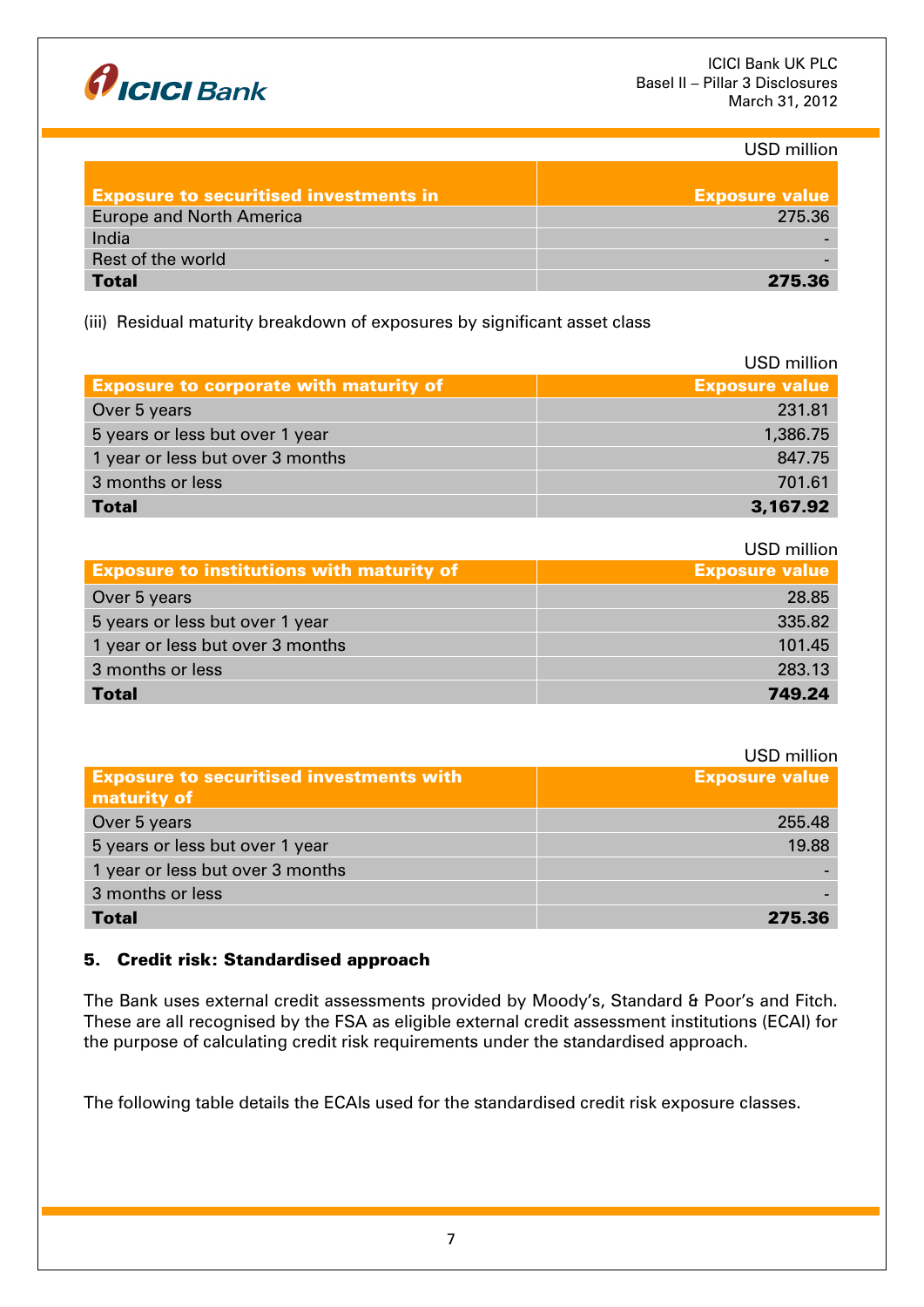

| <b>Asset class</b>                  | ECAL                              |
|-------------------------------------|-----------------------------------|
| Central government or central banks | Standard & Poor's, Moody's, Fitch |
| <b>Institutions</b>                 | Standard & Poor's, Moody's, Fitch |
| Corporate                           | Standard & Poor's, Moody's, Fitch |
| Securitised investments             | Standard & Poor's, Moody's, Fitch |

# The following tables detail the standardised credit risk exposures by credit quality steps (CQS):

| <b>CQS</b> for corporate<br>exposure | <b>Risk weight</b><br>$\frac{9}{6}$ | <b>Exposure</b><br><b>USD million</b> | <b>Exposure after</b><br>credit risk<br>mitigation<br><b>USD million</b> |
|--------------------------------------|-------------------------------------|---------------------------------------|--------------------------------------------------------------------------|
|                                      |                                     |                                       |                                                                          |
|                                      | 20.00%                              | 0.00                                  | 0.00                                                                     |
| $\overline{2}$                       | 50.00%                              | 293.72                                | 293.72                                                                   |
| 3                                    | 100.00%                             | 185.15                                | 185.15                                                                   |
| 4                                    | 100.00%                             | 264.36                                | 264.36                                                                   |
| 5                                    | 150.00%                             | 72.36                                 | 72.36                                                                    |
| 6                                    | 150.00%                             | 0.00                                  | 0.00                                                                     |
| Unrated - non default                | 100.00%                             | 2,279.73                              | 2,279.73                                                                 |
| Unrated - Past due                   | 100.00% <sup>1</sup>                | 18.10                                 | 18.10                                                                    |
| Unrated - Past due                   | 150.00%1                            | 54.50                                 | 54.50                                                                    |
| <b>Total</b>                         |                                     | 3,167.92                              | 3,167.92                                                                 |

<sup>1</sup>Subject to value adjustments

| <b>CQS</b> for long term<br><b>institutional</b><br>exposure | <b>Risk weight</b><br>$\frac{0}{0}$ | <b>Exposure</b><br><b>USD million</b> | <b>Exposure after</b><br>credit risk<br>mitigation<br><b>USD million</b> |
|--------------------------------------------------------------|-------------------------------------|---------------------------------------|--------------------------------------------------------------------------|
|                                                              | 20.00%                              | 40.54                                 | 40.54                                                                    |
| 2                                                            | 50.00%                              | 153.97                                | 153.97                                                                   |
| 3                                                            | 50.00%                              | 256.29                                | 256.29                                                                   |
| $\overline{4}$                                               | 100.00%                             | 0.00                                  | 0.00                                                                     |
| 5                                                            | 100.00%                             | 1.73                                  | 1.73                                                                     |
| 6                                                            | 150.00%                             | 13.67                                 | 13.67                                                                    |
| Unrated - non default                                        | $50.00\%$ <sup>1</sup>              | 4.80                                  | 4.80                                                                     |
| <b>Total</b>                                                 |                                     | 471.00                                | 471.00                                                                   |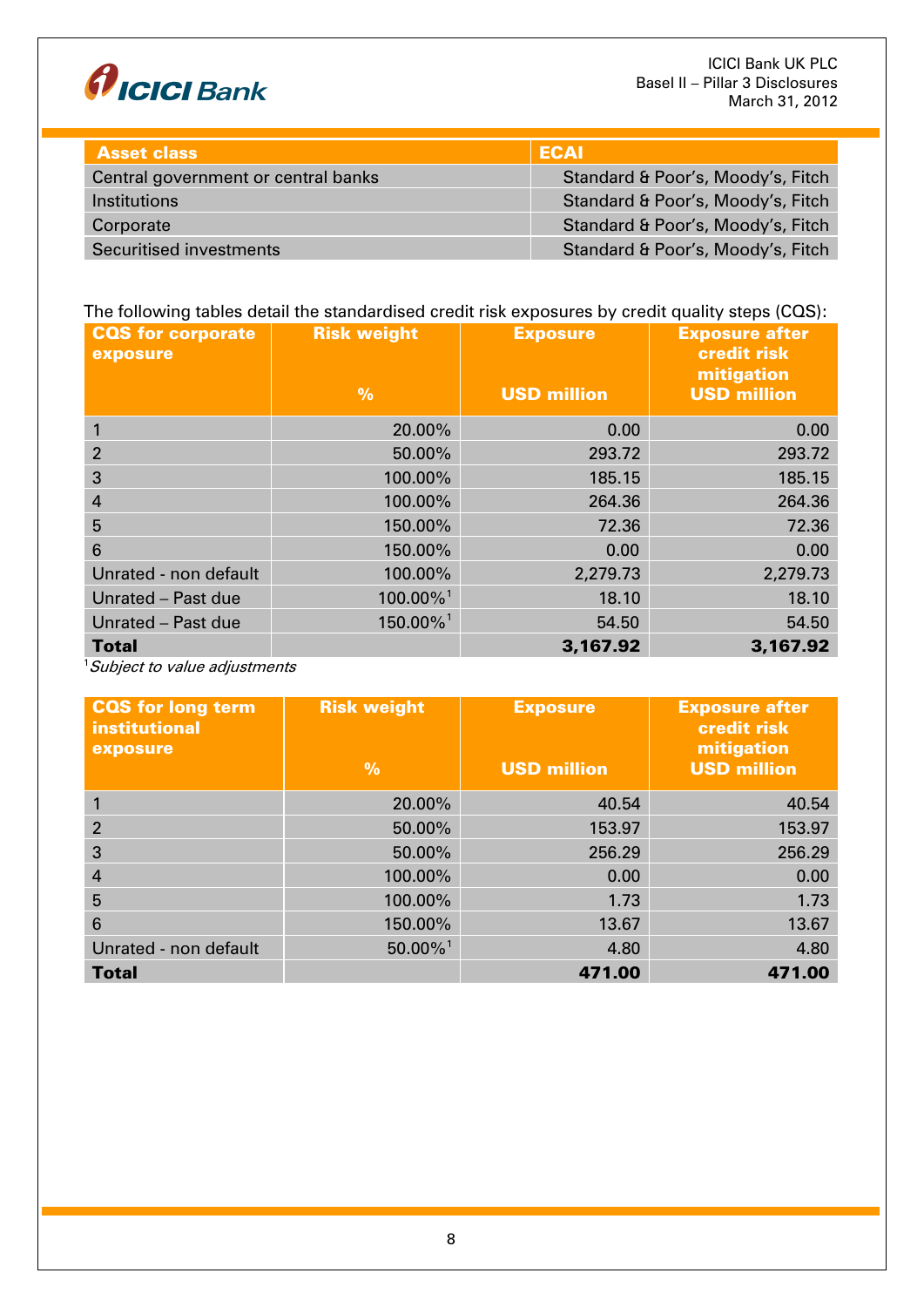

| <b>CQS</b> for short<br>term institutional<br>exposure | <b>Risk weight</b><br>$\frac{9}{6}$ | <b>Exposure</b><br><b>USD million</b> | <b>Exposure after</b><br>credit risk<br>mitigation<br><b>USD million</b> |
|--------------------------------------------------------|-------------------------------------|---------------------------------------|--------------------------------------------------------------------------|
|                                                        | 20.00%                              | 2.41                                  | 2.41                                                                     |
| $\overline{2}$                                         | 20,00%                              | 68.26                                 | 68.26                                                                    |
| 3                                                      | 20,00%                              | 155.49                                | 155.49                                                                   |
| 4                                                      | 50,00%                              | 15.55                                 | 15.55                                                                    |
| 5                                                      | 50,00%                              | 0.00                                  | 0.00                                                                     |
| 6                                                      | 150.00%                             | 0.00                                  | 0.00                                                                     |
| Unrated - non default                                  | 20.00% <sup>1</sup>                 | 0.18                                  | 0.18                                                                     |
| Unrated - non default                                  | $50.00\%$ <sup>1</sup>              | 36.35                                 | 36.35                                                                    |
| <b>Total</b>                                           |                                     | 278.24                                | 278.24                                                                   |

 $<sup>1</sup>$  Subject to Sovereign rating</sup>

| <b>CQS</b> for<br><b>securitised</b><br>investments | <b>Risk weight</b><br>$\frac{9}{6}$ | <b>Exposure</b><br><b>USD million</b> | <b>Exposure after</b><br>credit risk<br>mitigation<br><b>USD million</b> |
|-----------------------------------------------------|-------------------------------------|---------------------------------------|--------------------------------------------------------------------------|
|                                                     | 20.00%                              | 103.81                                | 103.81                                                                   |
| $\overline{2}$                                      | 50.00%                              | 70.33                                 | 70.33                                                                    |
| 3                                                   | 100.00%                             | 88.78                                 | 88.78                                                                    |
| 4                                                   | 350.00%                             | 12.44                                 | 12.44                                                                    |
| <b>Total</b>                                        |                                     | 275.37                                | 275.37                                                                   |

| <b>CQS</b> for central<br>government or<br><b>central banks</b> | <b>Risk weight</b> | <b>Exposure</b>    | <b>Exposure after</b><br><b>credit risk</b><br>mitigation |
|-----------------------------------------------------------------|--------------------|--------------------|-----------------------------------------------------------|
|                                                                 | %                  | <b>USD million</b> | <b>USD million</b>                                        |
|                                                                 | $0.00\%$           | 777.03             | 777.03                                                    |
| Total                                                           |                    | 777.03             | 777.03                                                    |

Fixed assets and other assets attract a risk weight of 100%.

# 6. Exposures to equities in the non-trading book

The Bank has exposure to equities in the non-trading book as of March 31, 2012.

| <b>CQS for CIU</b>    | <b>Risk weight</b><br>l%' | <b>Exposure</b><br><b>USD million</b> | <b>Exposure after</b><br><b>credit risk</b><br>mitigation<br><b>USD million</b> |
|-----------------------|---------------------------|---------------------------------------|---------------------------------------------------------------------------------|
| Unrated - non default | 100.00%                   | 18.50                                 | 18.50                                                                           |
| <b>Total</b>          |                           | 18.50                                 | 18.50                                                                           |